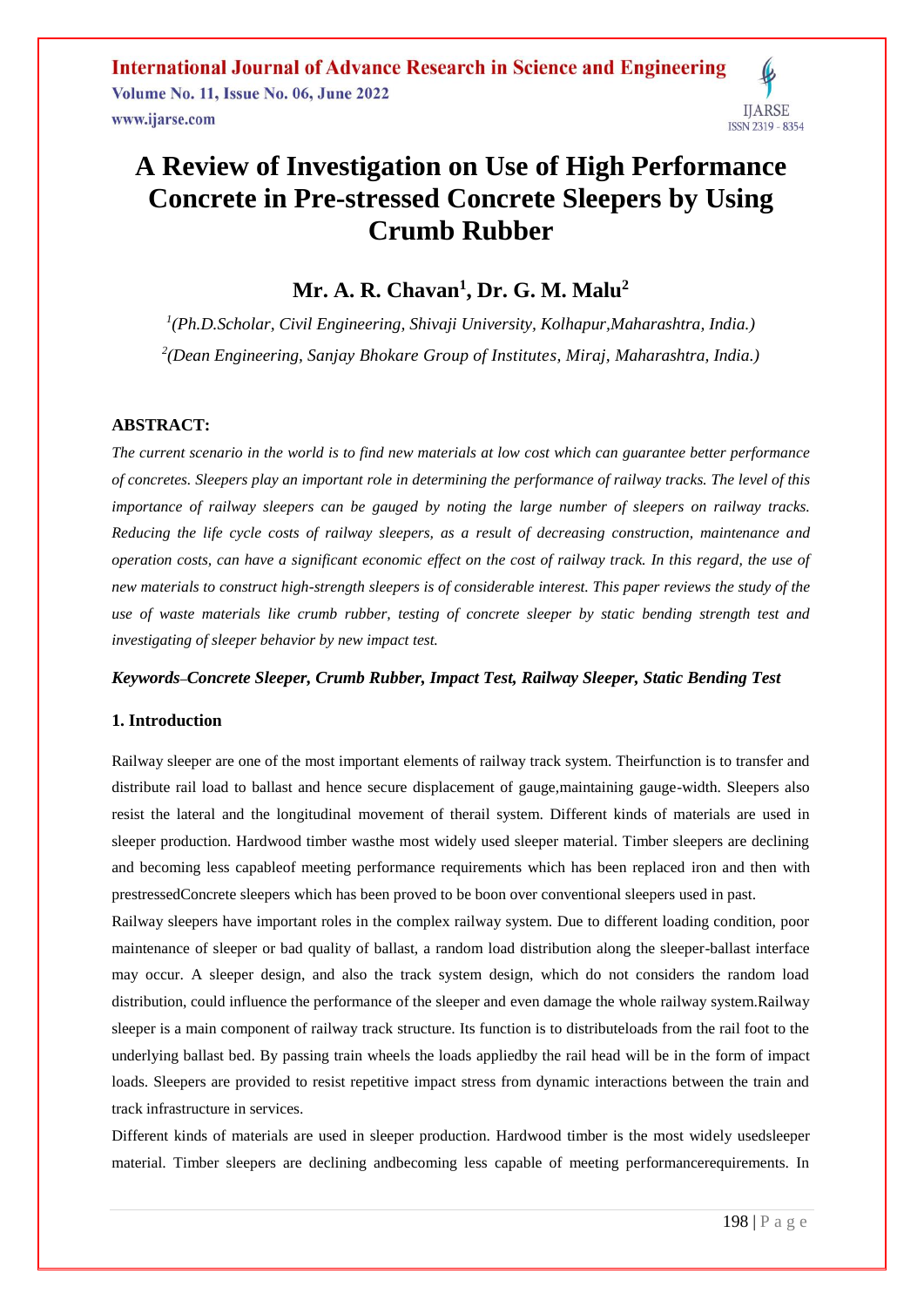## **International Journal of Advance Research in Science and Engineering Volume No. 11, Issue No. 06, June 2022**



www.ijarse.com

order to maintain the track quality to aspecified service level and ensure a safe trackoperation, damaged and degraded sleepers are beingreplaced with new ones. Strength and durability of thesleepers is one of those ingredients that play animportant role in track system. Failure to adequatelyserve these roles can lead to a derailment endangeringboth lives and property.Beside timber wood, pre-stressed concrete and steelwere widely applied in sleepers but the results were notsatisfactory. This is because concrete and steel sleepers were not economical in comparison to timber sleepers. Steel has a risk of corrosion, high electric conductivity,fatigue cracking, and difficulty of packing it withballast has made it an inferior material to be used insleepers. On the other hand, pre-stressed concretesleeper, which offers a great durability than timber and steel sleepers, suffers due to heavy weight, high initial cost, low impact resistance, susceptibility to chemicalattack consequently; have failed to satisfactorily meetthe demands.[1]

### **2. Literature Review**

The use of rubber product is increasing every year worldwide. India is also one of the largest countries in population exceeds 100cr. So, the use of vehicles also increased, according to that the tyres for the vehicles also very much used and the amount of waste of tyre rubber is increasing. This creates a major problem for the earth and their livings. For this issue, the easiest and cheapest way of decomposing of the rubber is by burning it. This creates smoke pollution and other toxic emission and it create global warming. Currently 75-80% of scrap tyres are buried in landfills. Only 25% or fewer are utilized as a fuel substitute or as raw material for the manufacture of a number of miscellaneous rubber goods. Burying scrap tyres in landfills is not only wasteful, but also costly. Disposal of whole tyre has been banned in the majority of landfill operations because of the bulkiness of the fires and their tendency to float to the surface with time. Thus, tyres must be shredded before they are accepted in most landfills. [2]

Several investigations have been carried out in anattempt to investigate the strongest, durable and costeffective material for replacing traditional sleepers.Hence, the use of composite sleepers has emerged as apotential alternative. Composite sleepers areenvironment friendly, highest in performance incomparison to other sleepers and provide anoutstanding value to its rail customers. Compositesleepers use, decreasesmaintenance cost of track andincreases its lifespan up to 50 years.

### **2.1 Materials for Railway Sleeper**

Timber sleepers are still the most common; however, use of pre-stressed concrete and steel sleepers is also increasing. Timber sleepers have effective and reliable performance in the railway environment. Timbers most commonly used for sleepers in India are Sal(hardwood), Chir and Deodar (softwood). Soft wood sleepers are treated in a creosoting plant before putting them in service, where as hardwood sleepers are generally used untreated. Like the others, it has advantages and disadvantages. The main advantage ofthe timber is their adaptability as it can be fitted with all types of railway track. Timber sleepers are workable,easy to handle, easy to replace and needs no complicated assembly equipment. Their susceptibility to mechanical and biological degradation leading to failure is their major disadvantage. Concrete, because of its natural weakness in tension is not used in sleeper products. Pre-stressed concrete is a method for overcoming this matter. It can be used to produce beams, floors and bridges with longer span.Pre-stressed concrete sleepers have become widely and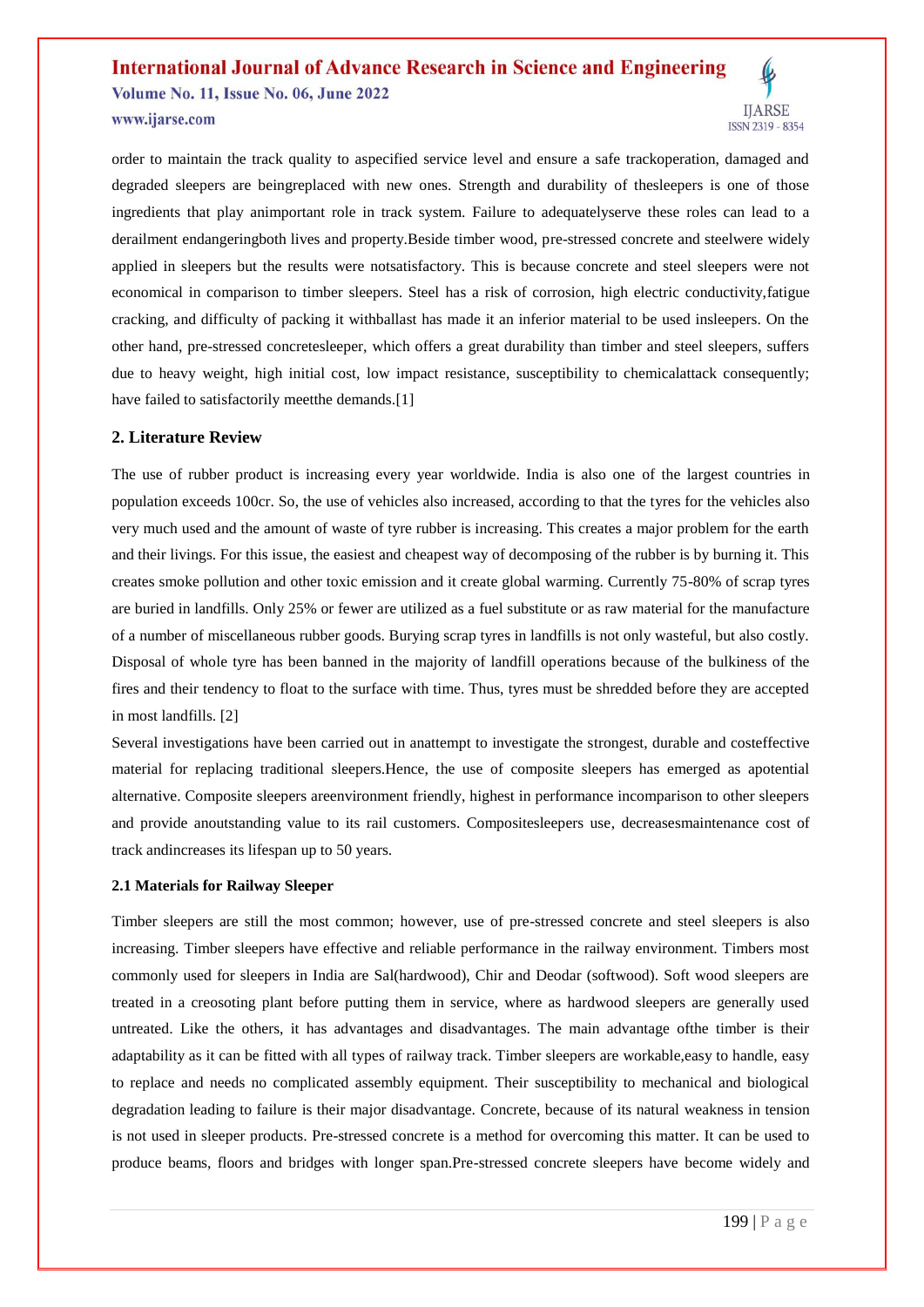# **International Journal of Advance Research in Science and Engineering**

**Volume No. 11, Issue No. 06, June 2022** www.ijarse.com



Steel sleepers are moderately used. Steel sleepers canbe intermixed with the existing track but in a fixed intermixing pattern to reduce the variation in the track geometry and prevent the service failure of sleepers. Asteel sleeper is lighter in weight than timber sleeper which makes it easy to handle as well as having a lifespan known to be in excess of 30-50 years. As steel sleepers stronger than wood and cheaper than concrete, they are usually considered as middle way between wooden sleeper and concrete sleeper. Steel sleepers require extra care during installation and tamping due to their inverted through profile which makes them difficult to satisfactorily pack with ballast.

Plastic railway sleeper, also called composite sleeper, mainly refers to the railway sleeper made of the plastic composite. Plastic composite is a total modern material for making rail sleepers. It is the mixtures of plastic or waste rubber or polymer. Plastic sleeper combines the pliability of wood and durability of concrete. Composite material is made from two or more materials to obtain properties which are superior to the individual components.

#### **2.2Use of Rubber in Concrete**

The use of rubber product is increasing every year in worldwide. India is also one the largest country in population exceeds 100cr. So the use of vehicles also increased, according to that the tires for the vehicles also very much used and the amount of waste of tyre rubber is increasing. Rubber will take 50-100 years to decay and will emits dangerous gases. This creates a major problem for the earth and their livings. For this issue, the easiest and cheapest way of decomposing of the rubber is by burning it. This creates smoke pollution and other toxic emission and it create global warming. Currently 75-80% of scrap tyres are buried in landfills. Only 25% or fewer are utilized as a fuel substitute or as raw material for the manufacture of a number of miscellaneous rubber goods. Burying scrap tyres in landfills is not only wasteful, but also costly. The use of waste material such as waste tyre rubber as a replacement of fine or course aggregate in construction can reduce the problem of dispose of rubber, hence environment friendly and economically beneficial. Following are some advantages of Crumb Rubber

### **Advantages**

- 1. Higher resistance to deformation at increased temperature.
- 2. Improved adhesion and bonding with other materials.
- 3. Higher elongation and tensile strength
- 4. Higher Elasticity
- 5. Resistance to degradation even at high temperature.

**IJARSE** 

ISSN 2319 - 8354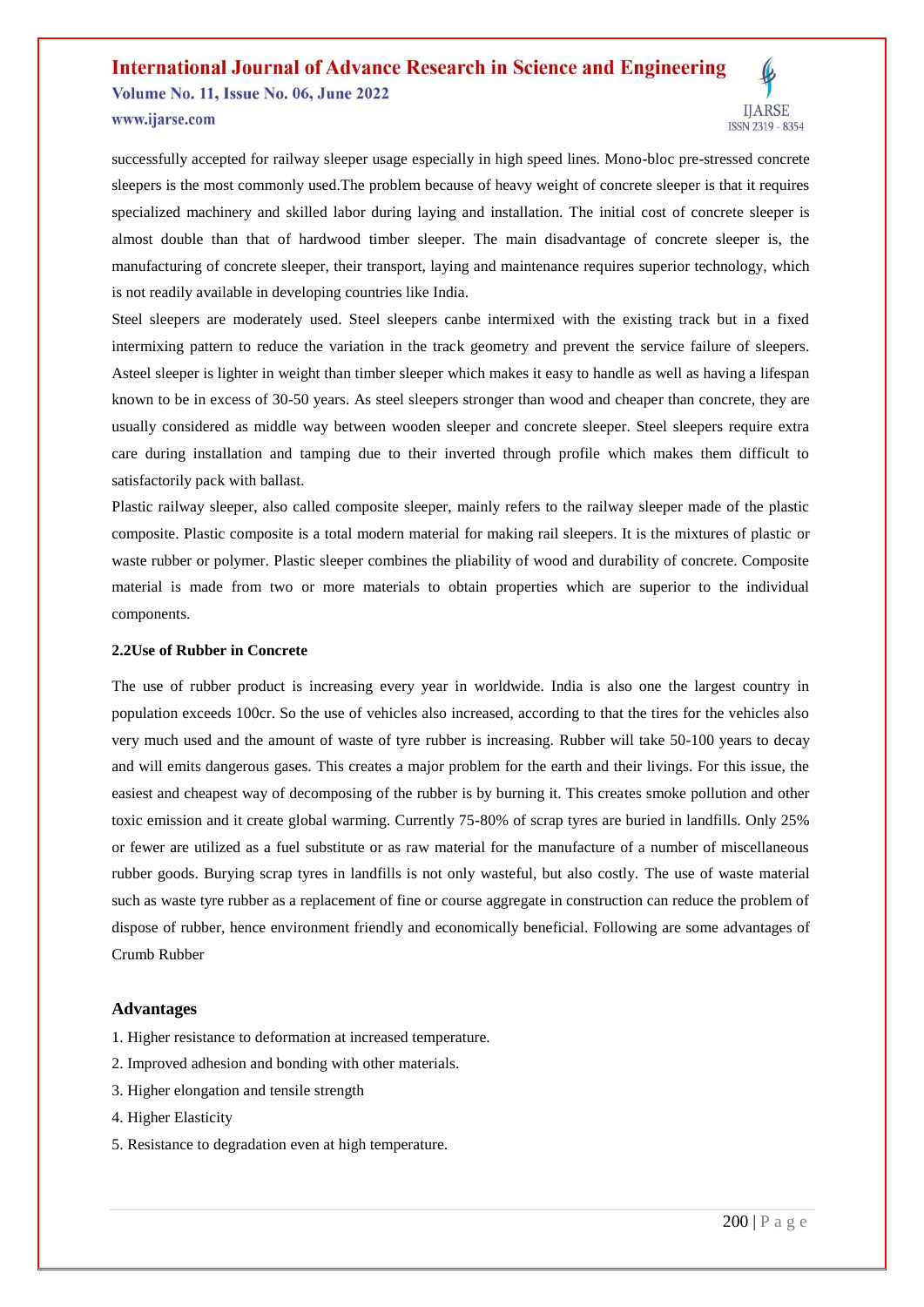### **International Journal of Advance Research in Science and Engineering**

**Volume No. 11, Issue No. 06, June 2022** www.ijarse.com



### **2.3 Admixtures for High Performance Concrete**

An admixture is a material other than cement, water and aggregates that is used as an ingredient of concrete and is added to the bath immediately before or during mixing. Admixture are also used to modify the properties of concrete so as to make it more suitable for any situation. It is difficult to predict the effect and the result of using admixtures because many a time the change in the brand of cement, aggregate grading, mix proportions and richness of mix sometimes usually alter the properties of concrete. Sometime many admixtures. Affect more, and the effect of more than one admixture is difficult to predict. Carefulness is the watch word in the selection of admixture, and in also predicting the concrete. The commonly used admixture for most Engineering construction are Plasticizer, Super plasticizers, Retarders, Accelerators andAir- Entraining Admixture.

### **2.4 Cracking of Concrete Sleeper**

During the manufacture of concrete sleepers, defects related to the raw materials of the concrete or to the actual fabrication (tensioning and concreting) may arise. The presence of these defects, detected during the inspection phase, may justify the disposal and subsequent destruction of the piece. Among the most frequent defects, which may arise during production and cause sleepers' rejection, are cracks. These, in general, are not related to structural causes, are stable, and therefore do not directly compromise the structural function of the sleeper. On the other hand, if untreated, these same cracks can provide passageways for aggressive agents to enter and, over time, cause prestress loss, compromising the good performance and durability of the piece, including loss of functionality on the track, or making the piece susceptible to the appearance of other pathologies, like rebar corrosion, for example. Therefore, it was concluded that the stable cracks resulting from the manufacturing process of the sleepers did not justify the immediate discarding, and that there is a possibility of recovery and application of these pieces in certain parts of the railroad. However, the criteria for such a procedure should be analyzed, studied and formalized and a practical and effective method for recovering these cracks should be proposed. [3]

### **2.5 Application Areas of High-Performance Concrete**

Major applications of high-performance concrete in the field of Civil Engineering constructions is in the areas of long-span bridges, high-rise buildings or structures, highway pavements, etc. Some of the application areas are discussed in brief below:[4]

1. Bridges- The use of high performance concrete would result in smaller loss in pre-stress and consequently larger permissible stress and smaller cross-section being achieved, i.e. it would enable the standard pre-stressed concrete girders to span longer distances or to carry heavier loads. In addition, enhanced durability allow extended service life of the structure. In case of precast girders due to reduced weight the transportation and handling will be economical. Concrete structures are preferable for railway bridges to eliminate noise and vibration problems and minimize the maintenance cost. [5]

2. High Rise Structures -The reasons for using the high strength concrete in high-rise buildings are to reduce the dead load, the deflection, the vibration and the maintenance cost.

3. Highway Pavements- High Performance concrete is being increasingly used for highway pavements due to the potential economic benefits that can be derived from the early strength gain of high performance concrete,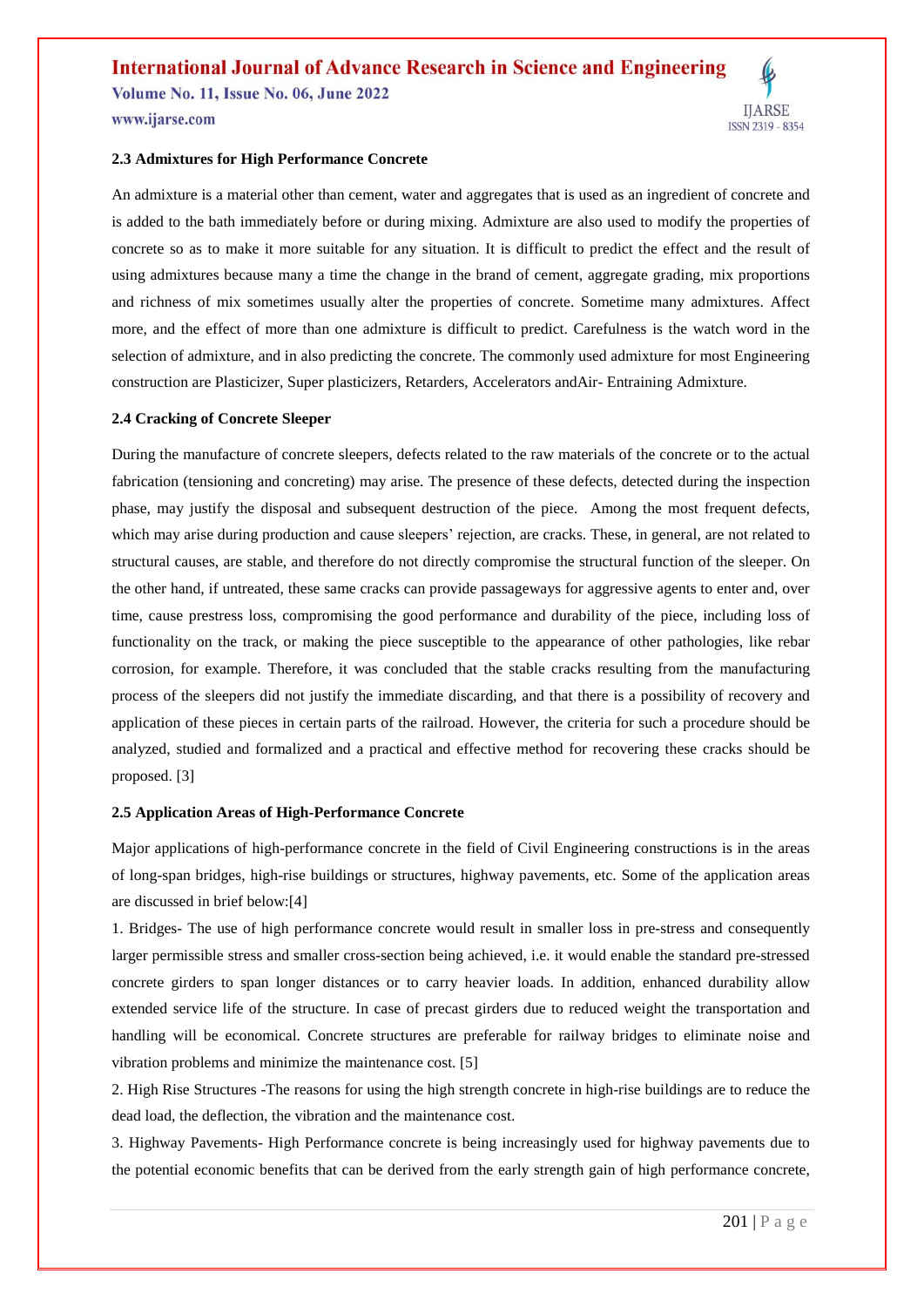### **International Journal of Advance Research in Science and Engineering Volume No. 11, Issue No. 06, June 2022**

### www.ijarse.com



### **2.6 Method of Testing of Railway Sleeper (As per Indian Railway Standards 2016)**

### 2.6.1 Compressive strength Test

15 cm size cubes shall be cast on a vibrating table conforming to IS:2514 (1963) from random samples spread over the entire lot, out of concrete used for casting sleepers for testing prior to transfer of prestress and 15 days. The cubes shall be surface dry at the time of testing. The rate of loading shall be about 400 KN/minute. These cubes shall be steam cured along with sleepers in the same manner and tested for transfer of prestress to concrete (at least one cube for every steam chamber/3 for each long line but not less than a total of 3 in any case).

### 2.6.2 Flexural strength test

The test for 15 day modulus of rupture of concrete shall be carried out on concrete beams of 10 x 10 x 50 cm size as specified in IS: 516. One specimen shall be tested daily prior to the stabilization of production technique, and once a week thereafter. If any value falls below  $5.2 \text{ N/mm}^2$  for M55 and  $5.5 \text{ N/mm}^2$  for M60, the mix design shall be reviewed.

### 2.6.3 Tests for static bending strength of sleepers

The tests shall be conducted in accordance with the Indian railway standard specification. The sleepers shall be loaded gradually (30-40 KN/min) upto the specified load, which will be retained at this level for three minutes for observing cracks, if any. For the purpose, a crack is defined as one which is barely visible to the naked eye and is at least 15mm long from the tension edge of the sleeper. However, if crack appears at a load smaller than the specified load, that value shall be recorded. In case of 'Moment of Resistance' (MR) test, the sleeper shall be deemed to have passed the test if it sustains the loads specified in Indian railway standard specification or in relevant sleeper drawing without cracking. While loading, load can be applied upto 5KN in excess of specified load. In case of 'Moment of failure' (MF) test, the sleeper shall be deemed to have passed the test if it is able to take load beyond the specified test load. The initial cracking loads shall also be recorded for rail seat bottom, center top or center bottom (as the case be) for further statistical analysis of data during MF test. Sleepers for test shall be selected randomly.[7]

**IJARSE** 

ISSN 2319 - 8354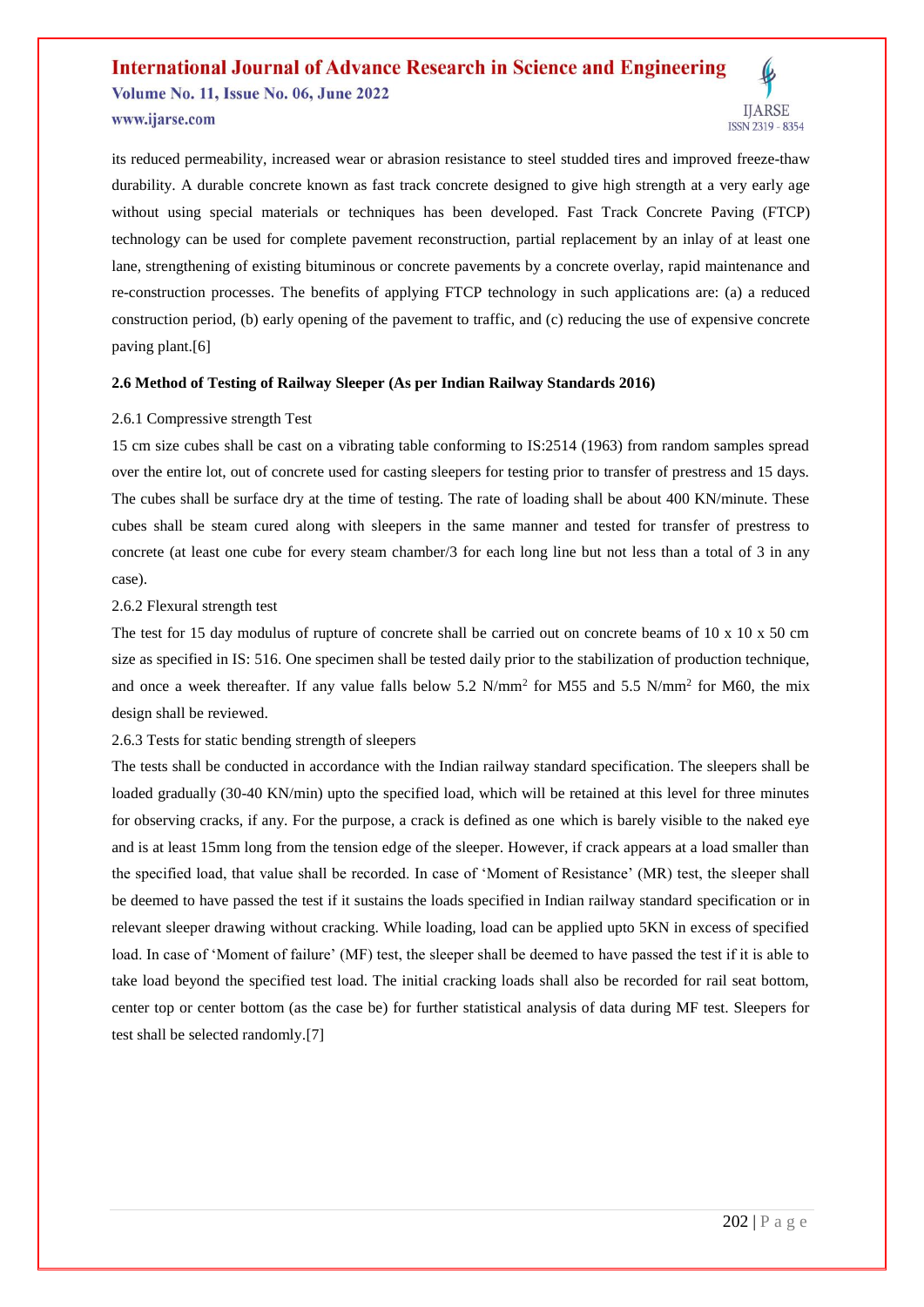### **International Journal of Advance Research in Science and Engineering**

**Volume No. 11, Issue No. 06, June 2022** www.ijarse.com





**fig.1 static bending strength test of sleepers**

### 2.6.4 Finite Element Method (FEM)

The Finite Element Method (FEM) is a numerical technique to find approximate solutions of partial differential equations. It was originated from the need of solving complex elasticity and structural analysis problems in Civil, Mechanical and Aerospace engineering. In a structural simulation, FEM helps in producing stiffness and strength visualizations. It also helps to minimize material weight and its cost of the structures. FEM allows for detailed visualization and indicates the distribution of stresses and strains inside the body of a structure. Many of FE software are powerful yet complex tool meant for professional engineers with the training and education necessary to properly interpret the results. Several modern FEM packages include specific components such as fluid, thermal, electromagnetic and structural working environments. FEM allows entire designs to be constructed, refined and optimized before the design is manufactured. This powerful design tool has significantly improved both the standard of engineering designs and the methodology of the design process in many industrial applications. The use of FEM has significantly decreased the time to take products from concept to the production line. One must take the advantage of the advent of faster generation of personal computers for the analysis and design of engineering product with precision level of accuracy.

### Modeling of the concrete sleeper in FEM

To model the sleeper, initially the geometric model of the sleeper is built in ANSYS and then the finite element model is built. In order to model the rather complicated geometry of the sleeper, key points are input in absolute coordinate form and these key points are created at one end, i.e. rail seat end of the concrete sleeper and also at the center of the sleeper where the cross section varies. Further areas have been created by using key points at rails seat end cross section and also at the center of the sleeper. Adjoining areas have also been created between the two cross sections. These areas have been glued using Boolean operations and then a volume is created using all the six areas. At this stage a half sleeper model is created. The half sleeper volumetric model is then reflected about the centre cross sectional plane to create the other half of the sleeper and both the volumes are added using Boolean operations. In this way, full sleeper volumetric model is built in ANSYS the Line model describing the cross section areas and also the sleeper volumetric model built respectively.[8]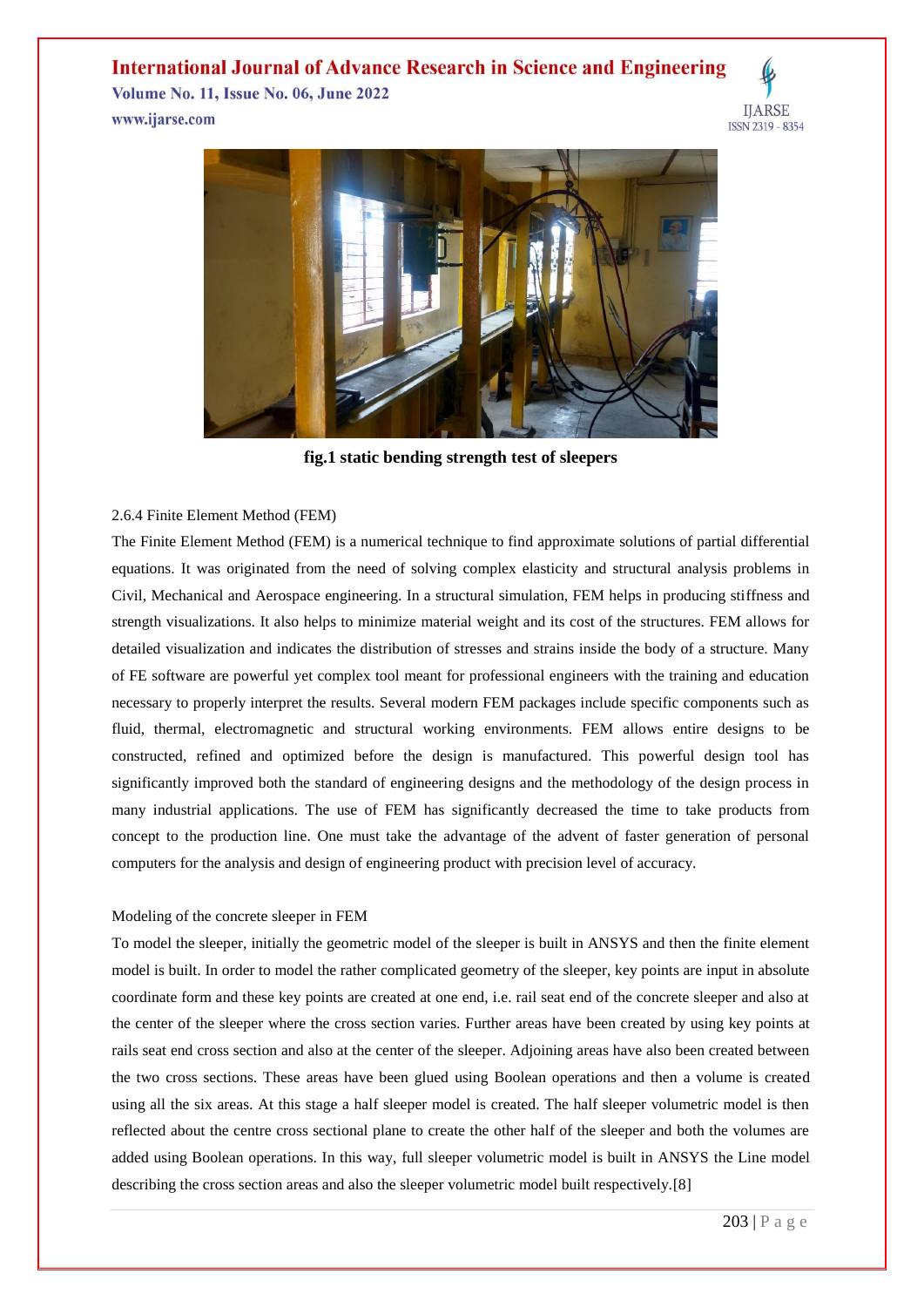

Railway sleeper is a composite material in which concrete is used as matrix and powdered waste tyre rubber is used as particulate fiber and it is recommended due to high impact strength and energy absorption. Rubber concrete composite sleepers have some attractive properties like high toughness, high energy absorption capacity, high impact resistance, high damping resistance and low brittleness comparing to conventional concrete sleepers.

| Mix Proportions (%<br>Replacement Crumb<br>rubber) |                | Days Compressive<br>7<br>Strength (MPa) | 15 Days Compressive<br>28 Days Compressive<br>Strength (MPa)<br>Strength (MPa) |       |
|----------------------------------------------------|----------------|-----------------------------------------|--------------------------------------------------------------------------------|-------|
| M50                                                | <b>M50 R0</b>  | 40.54                                   | 50.57                                                                          | 59.29 |
|                                                    | <b>M50 R5</b>  | 38.80                                   | 45.34                                                                          | 53.20 |
|                                                    | <b>M50 R10</b> | 35.51                                   | 44.03                                                                          | 51.44 |
|                                                    | M50 R15        | 33.13                                   | 43.60                                                                          | 49.70 |
|                                                    | <b>M50 R20</b> | 29.64                                   | 37.49                                                                          | 43.16 |
| M60                                                | <b>M55 R0</b>  | 43.01                                   | 54.06                                                                          | 64.96 |
|                                                    | M55 R5         | 39.67                                   | 49.26                                                                          | 58.42 |
|                                                    | M55 R10        | 37.88                                   | 47.97                                                                          | 56.70 |
|                                                    | M55 R15        | 35.72                                   | 47.08                                                                          | 53.62 |
|                                                    | M55 R20        | 32.26                                   | 40.32                                                                          | 47.96 |

| Table 1. Compressive Strength of Runner Concrete Cubes |  |  |
|--------------------------------------------------------|--|--|
|                                                        |  |  |

According to table no 1, the results of compressive strength at 7 days, 15 Days and 28 days of experimental samples is shown.There are a lot of positive properties increases but compressive strength of rubber concrete composite little decreases with the percentage increase of the rubber in concrete. So a proper investigation and evaluation should be done for look after the changes in compressive strength. The railway sleeper specimen is prepared and the casting method and process of fabrication is discussed. The waste management and recycling method of scrap tyres are discussed and it should be done for clean environment. The recycled waste tyre rubber can be used in rubber concrete composite, road construction, sports ground and shock absorbing utility like bumpers. So this paper recommends the use of particulate rubber in conventional concrete sleepers for better mechanical properties like high toughness, high impact resistance, high vibration resistance and little transition to ductile for recognizing crack initiation but with some little caution of decreasing compressive strength and flexural strength. M50 and M55 mix ratio is chosen for the current

**IJARSE**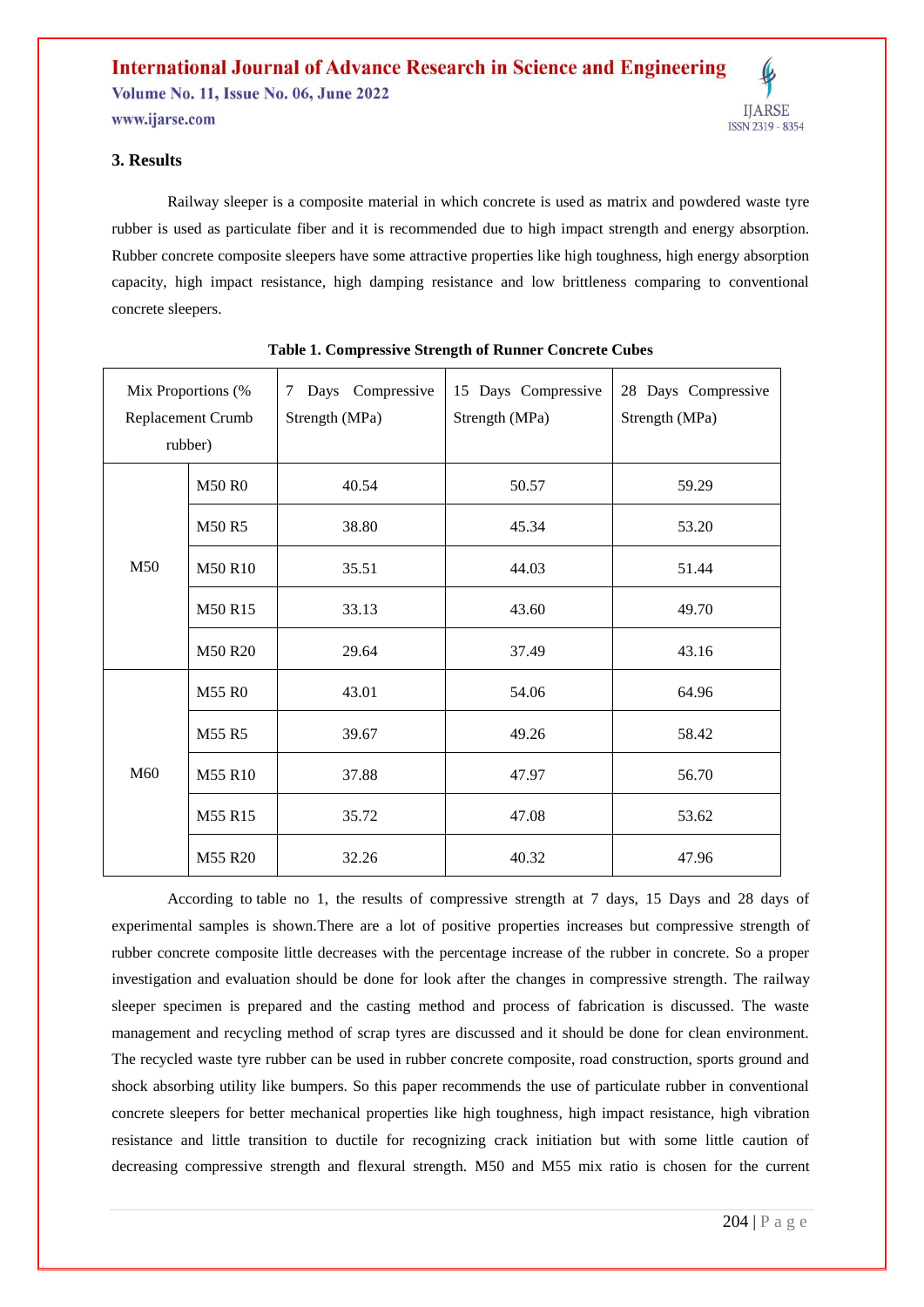#### **International Journal of Advance Research in Science and Engineering Volume No. 11, Issue No. 06, June 2022 IJARSE** www.ijarse.com ISSN 2319 - 8354

investigation. Experimental evaluation carried out to study mechanical properties to rubber concrete sleepers for the suitability of rubber concrete in railway sleepers as per Indian railway standards and it is recommended due to high impact strength and energy absorption. [9]

### **4. Conclusion**

Many railway infrastructure companies have using concrete and steel for replacing timber sleepers in existing railway tracks. However, this maintenance strategy has gained limited success. These materials did not prove to be a feasible alternative to timber sleepers. Worldwide most of the maintenance and construction of railway tracks still using timber sleepers despite the increasing reliability and effectiveness of alternatives such as steel and concrete. It is often more financially feasible or convenient in the short term to replace sleepers with new timber sleeper. Concrete sleepers have the ability to provide better line and gauge-holding characteristics than timber sleepers, but they are relatively costly, quite heavy and are often incapable of providing a projected 30-50 year service life. Hence use of waste materials may improve the service life of sleeper and cost effective.

In Current scenario tyres become a major environmental problem and waste management and safe disposal is required. The use of recycled waste tyre rubber which is crumb rubber in concrete is an attractive and beneficial option technically. The crumb rubber is used in production of railway sleeper composite in which crumb rubber is used as reinforcement or particulate fiber. Rubber concrete composite sleepers made from waste tyres are environment friendly and cost effective. This composite can be used as green product and it is eco-friendly because it reuses of the waste material in a productive way. Strength, Rigidity of concrete, train travel noise, Density and vibration smooth running are decreased with increase in rubber aggregate volume content. But the material shows enhanced toughness, a slight progress from brittle to ductile failure mode, light weight, impact resistance, thermal insulation and damping.

### **REFERENCES**

**[1]** Guerrieri Macro, Ticali Dario and Denaro Mario, High Performance Bi Block sleeper for improvement the performances of ballasted railway track, Proc. AASRI Conference on modeling, identification and control,Italy*,* 2012,Paper No. 3

**[2]** Pazhani K. and Jeyaraj R., Study on durability of high performance concrete with industrial wastes,ATI - Applied Technologies & Innovations, 2(2), 2010,19-28

**[3]** Silva Iara, Oliveira Luciana de and RaffulKelvyane, Recovery of Cracks in Concrete Rail road Sleepers procedure and case study, Proc. XIV International Conference on Building Pathology and Constructions Repair, Brazil, 2018,Paper No. 11

**[4]** Gana A.J. and Okoye S.S.C, Relevance of high performance concrete applications in modern civil engineering construction, International Research Journal of Engineering Science, Technology and Innovation, 4(1), 2015,19-24

**[5]** KonkovViatceslav, Principle Approaches to High Performance Concrete Application in Construction,